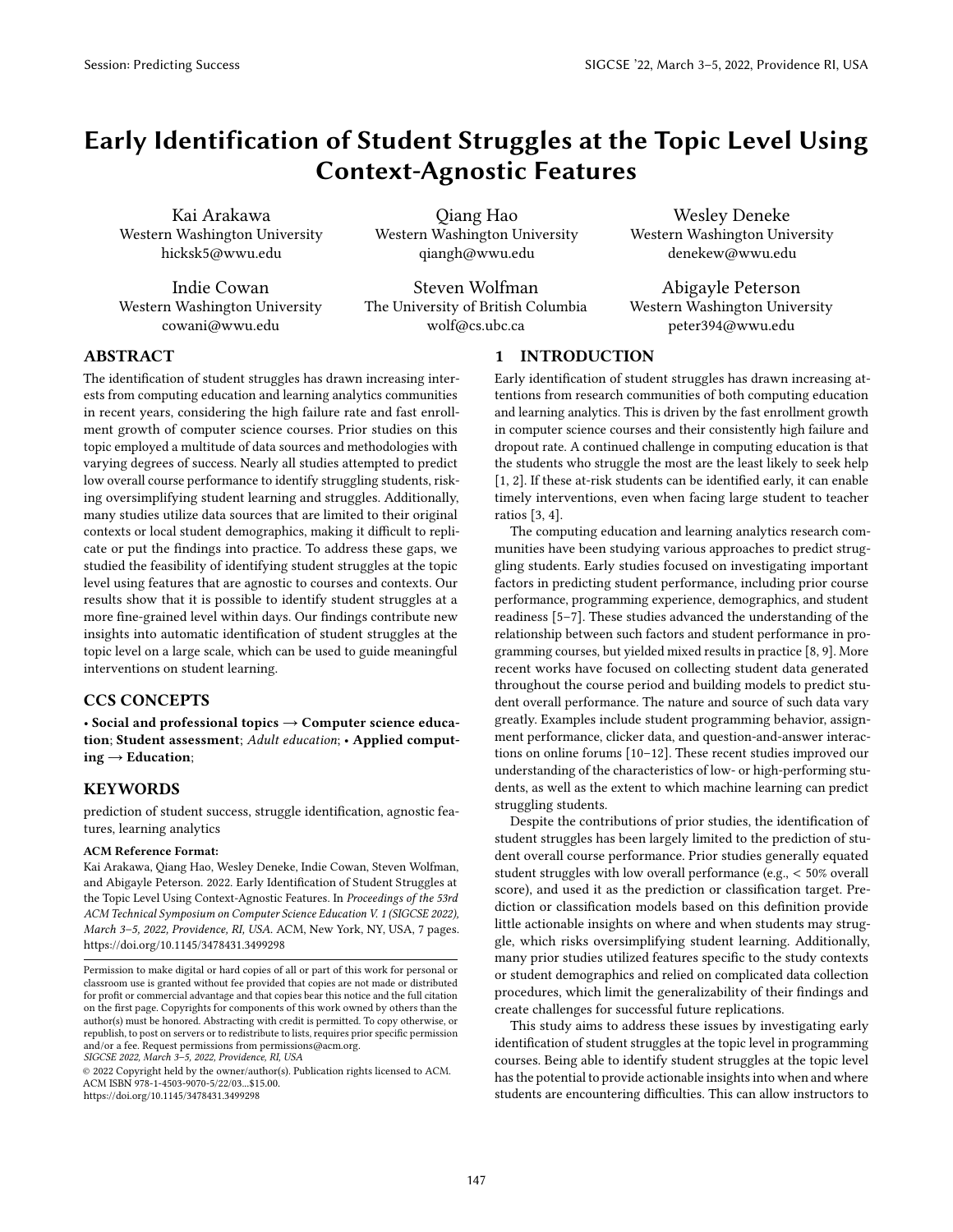provide higher quality and more targeted interventions. To increase the replicability of our approach, our study utilized software popular in programming courses such as version-control and automated testing tools, and built an automated pipeline to collect student performance and behavior data from such software. To strengthen the generalizability of our findings, we built our models using features that are agnostic to courses and contexts, based on data collected from different courses taught by different instructors. Our findings have shown that it is possible to identify student struggles at a fine-grained level. Our results contribute new insights into automatic identification of student struggles at the topic level on a large scale, which can be used to guide meaningful interventions and enhance student learning.

## 2 BACKGROUND

## 2.1 Early Studies

Early efforts to identify predictors of student learning struggles primarily studied static factors. Static factors refer to student attributes that are less susceptible to changes within the context of a study. For example, a student's college grade point average (GPA) can be considered a static factor because it is unlikely to be changed during a semester when students take a programming course.

A common approach is to collect biographical data in an attempt to predict student course performance. For example, Newsted used biographical information collected from a survey of 472 students across three semesters in an intro to FORTRAN programming course [\[13\]](#page-6-10). Their aim was to provide better counseling to prospective students and advise on teaching methodology. The models that were created in the study were able to account for 41% of the variation in the students' grades. Other studies employed biographical information to develop statistical models to aid in admissions decisions to mixed success [\[14,](#page-6-11) [15\]](#page-6-12).

Kurtz utilized an aptitude test that placed students into one of three development levels to predict success in learning program-ming [\[16\]](#page-6-13). While the sample size was fairly limited ( $n = 23$ ), the assigned development levels explained 66% of the variation in the letter grades earned. On account of Kurtz's encouraging results, a later study by Barker and Unger used an abridged version of Kurtz's assessment to segregate students into high and low performers [\[17\]](#page-6-14). The authors claimed that a predictor constructed from their abridged assessment and other static factors such as college GPA could be suitable for placement and advising. Werth explored this idea using Kurtz's intellectual development test along with biographical information, and two other tests [\[18\]](#page-6-15). Werth found that Kurtz's test, a cognitive style test, and two pieces of biographical information correlated with letter grade.

Overall, the exclusive use of static factors is generally insufficient to identify struggling students in a classroom setting. First, the data is difficult to collect, often requiring surveys and/or lengthy examinations. Furthermore, the models developed for one institution fail to generalize to others. This would require each university, at a minimum, to perform a series of studies to evaluate the efficacy of another institution's model using their own data – an expensive and time-consuming process. However, the use of static factors in admissions and placement is, while suspect, understandable given the general lack of alternative data sources.

## 2.2 Recent Studies

Studies in recent years have began utilizing dynamic factors to make predictions of student performance [\[8\]](#page-6-6). Dynamic factors are ones which change throughout a term; thus their requisite data is collected multiple times. Dynamic factors of particular interest for the prediction of student performance are ones that respond rapidly to a student's evolving success in the course.

Clicker quizzes are short quizzes administered during a lecture to gauge the students' comfort with the subject and contribute to an active learning environment [\[19,](#page-6-16) [20\]](#page-6-17). Porter et al. was able to use clicker quizzes to predict students who later struggled on the final exam early in the course [\[12\]](#page-6-9). Furthermore, they found that scores from the first three weeks out of twelve were more predictive than scores from any other set of weeks. Liao et al. expanded upon this work by creating a machine learned model using the clicker quiz data from one term and testing the model on data collected from a subsequent term [\[21\]](#page-6-18). The model that they developed was capable of producing high quality predictions of final exam scores after only the first three weeks of twelve. The researchers later explored other factors and found that, when available, grades in prerequisite courses outperformed clicker quiz scores as predictors of student success [\[3\]](#page-6-2).

Other studies instead monitor how students interact with course management systems. Zafra et al. collected student interactions with discussion boards, quizzes, and assignments as well as the amount of time each student spent in the forum [\[22\]](#page-6-19). The data was used to train many classifiers, and the outputs of the individual classifiers were weighted to construct a more reliable multi-instance classifier. Fire et al. went another direction and monitored which students were working together, forming a graph [\[23\]](#page-6-20). The correlation between key graph theoretical metrics and final exam score was explored. Unfortunately, despite the novel approach, all models failed to explain more than 17.5% of the variation. Other studies track interactions with online learning materials offered as a part of the course. Leppänen et al. monitored how long each element, be it a paragraph or an image, of the online textbook was visible on each student's screen [\[11\]](#page-6-21). Similarly, Yang et al. collected clickstream data from students watching lecture videos in a massive online open course (MOOC) and used time series machine learning techniques to develop a predictor to much success [\[24\]](#page-6-22).

Perhaps the most fine-grain data source of interest is keystroke data or compilation events collected by the IDE or a plugin running in the IDE while students are programming. In 2006, Jadud proposed a metric called the error quotient (EQ) which is a handcrafted metric dependent on the type, frequency, and location of errors [\[25\]](#page-6-23). While Jadud observed that EQ correlated with academic performance, Petersen et al. found that the EQ parameters are highly context dependent and furthermore, there are some contexts in which no parameters result in an effective predictor [\[26\]](#page-6-24). Despite this, variants of EQ have shown better success [\[27,](#page-6-25) [28\]](#page-6-26). Other studies using IDE data have turned to machine learning [\[29,](#page-6-27) [30\]](#page-6-28). These studies appear to produce more reliable results compared to the handcrafted methods. Unfortunately, the course setup required to collect such data is inherently constrained. Either plugins would have to be written for a variety of IDEs, or students would be restricted in their choice of IDE/text editor.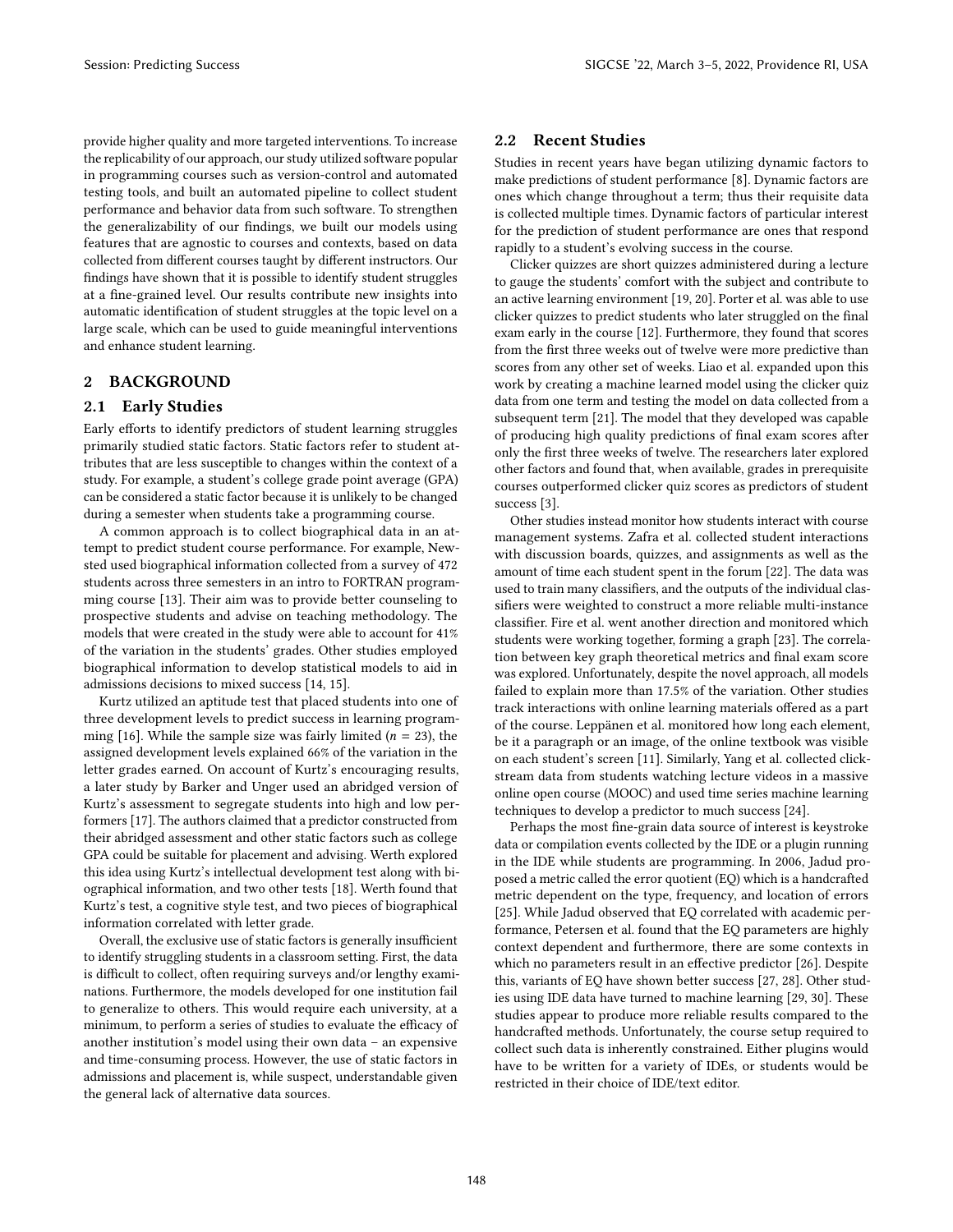Other efforts to classify and predict struggling students involve the use of version control (VC) systems. Such technologies are invaluable in industry, and used extensively in the classroom [\[31,](#page-6-29) [32\]](#page-6-30). In 2005, Mierle et al. utilized the now antiquated VC software CVS to identify features which may act as predictors of course performance [\[33\]](#page-6-31). Only three of the 166 features that were explored demonstrated a significant correlation with course performance. Later, in 2018, Guerrero-Higueras et al. further explored this idea, this time using Git [\[34,](#page-6-32) [35\]](#page-6-33). In contrast to all previously mentioned studies, this study was focused on predicting the students' performance on a particular assignment, not the course as a whole. While the authors' models appear to have performed well, it was not stated if the predictions were performed using data that was available before the assignment was due. If the models were in fact trained and evaluated with data collected right up until the assignment was due, the real world use cases are severely limited. The window in which such predictions would be both possible and of any use is restricted to after the assignment is due, but before the assignment is graded. Sprint and Conci also explored the relationship between students' interactions with Git and their performance in both assignments and the course [\[36\]](#page-6-34). They found two features that showed a significant correlation with either the course grade or the performance on a programming assignment. However, the authors found that the identified correlations struggled to generalize across all courses studied. Still, their findings suggest that more sophisticated nonlinear methods could be used to better predict student performance.

Similar to [\[34,](#page-6-32) [35\]](#page-6-33) and [\[36\]](#page-6-34), Teusner et al. predicted which students were struggling on specific assignments [\[37\]](#page-6-35). However, the prediction of the struggling students was not Teusner et al.'s end goal. Instead, they were investigating the effects of automated interventions and bonus exercises delivered to struggling students in a massive open online course (MOOC). This focus, necessitated the in situ prediction of struggling students. A student was classified as struggling if they spent more than a set amount of time on an exercise. The simplicity of this prediction strategy is problematic, as it fails to account for the multitude of reasons a student may take extra time to complete an exercise. The authors recognize this, stating that their predictor failed to discern the truly struggling students from the ones that were simply working slowly. Prediction efficacy aside, the time a student spends on an exercise is also difficult to collect. It not only assumes that an assignment is broken up into discrete exercises, but it also requires the knowledge of exactly when, and on which exercise, a student is working. While this is not a problem in the study's original context, a MOOC, it does prevent their methodology from being applied to traditional course modalities.

## 2.3 Gaps

Prior studies on this topic, with few exceptions, sought to identify student struggles through binary classification on if a student would fail a course or final exam in the end. This focus fails to account for the dynamic nature of student learning progress and student struggles, which risks oversimplifying student learning. For example, every student that ultimately passes the course will

<span id="page-2-0"></span>

| Courses                           | Students | Assignments | Student<br>submissions |
|-----------------------------------|----------|-------------|------------------------|
| CS2 (face-to-face)                | 137      |             | 542                    |
| CS2 (online)                      | 117      |             | 338                    |
| Data structures<br>(face-to-face) | 58       |             | 169                    |

Table 1: Basic information of participating students

be labeled as not struggling, despite the fact that many of those students will still struggle on various topics throughout a term.

Furthermore, many prior studies relied on features which are unique to their classrooms, or features that are difficult to track or collect data on in many computer science courses. For example, studies which utilize clicker quizzes rely on remote control devices, which many classrooms may not be equipped with [\[12,](#page-6-9) [20,](#page-6-17) [21,](#page-6-18) [38\]](#page-6-36). As another example, studies which utilize clickstream or compiler event data require trackers embedded in IDEs or text editors, limiting students in the editors they can choose from [\[25,](#page-6-23) [27,](#page-6-25) [29,](#page-6-27) [30\]](#page-6-28).

To address these gaps, we investigated the identification of student struggles at the topic level in programming courses using context-agnostic features. We utilized version control and automated testing as data sources – sources which we identified as the two most popular tools in computing education – to avoid the reliance on context-dependent features [\[39,](#page-6-37) [40\]](#page-6-38). Our findings contribute to the understanding of automatic identification of student struggles in programming courses on a large-scale.

# 3 RESEARCH DESIGN

This study is guided by one research question:

To what extent can we identify student struggles in programming courses at the topic level using context-agnostic features?

### 3.1 Experiment Design

We conducted this study in the setting of a large university in the northwestern United States. To strengthen the generalizability of our findings and mitigate potential noise and variance, we involved 312 students taking three different programming courses offered by different instructors and in different modalities (see Table [1\)](#page-2-0).

To avoid oversimplification in identifying struggling students, we collected student data at the topic level instead of the course level. This is achieved by collecting student behavior and performance data on all assignments per course. It is typical for a programming course to assign multiple programming assignments, each addressing a particular and different topic that is covered by the course. The courses that we collected data from are no exception. For example, the Data Structures course we collected data from assigned three individual programming assignments that covered one topic per assignment, including sorting, searching, and graphs. As a result, student data collected for each programming assignment could be leveraged to identify struggling students at the topic level.

Additionally, we focused on student data that can be easily collected in modern computer science learning and teaching activities, in order to increase the practicality of our findings and facilitate future replications. After examining over 500 empirical studies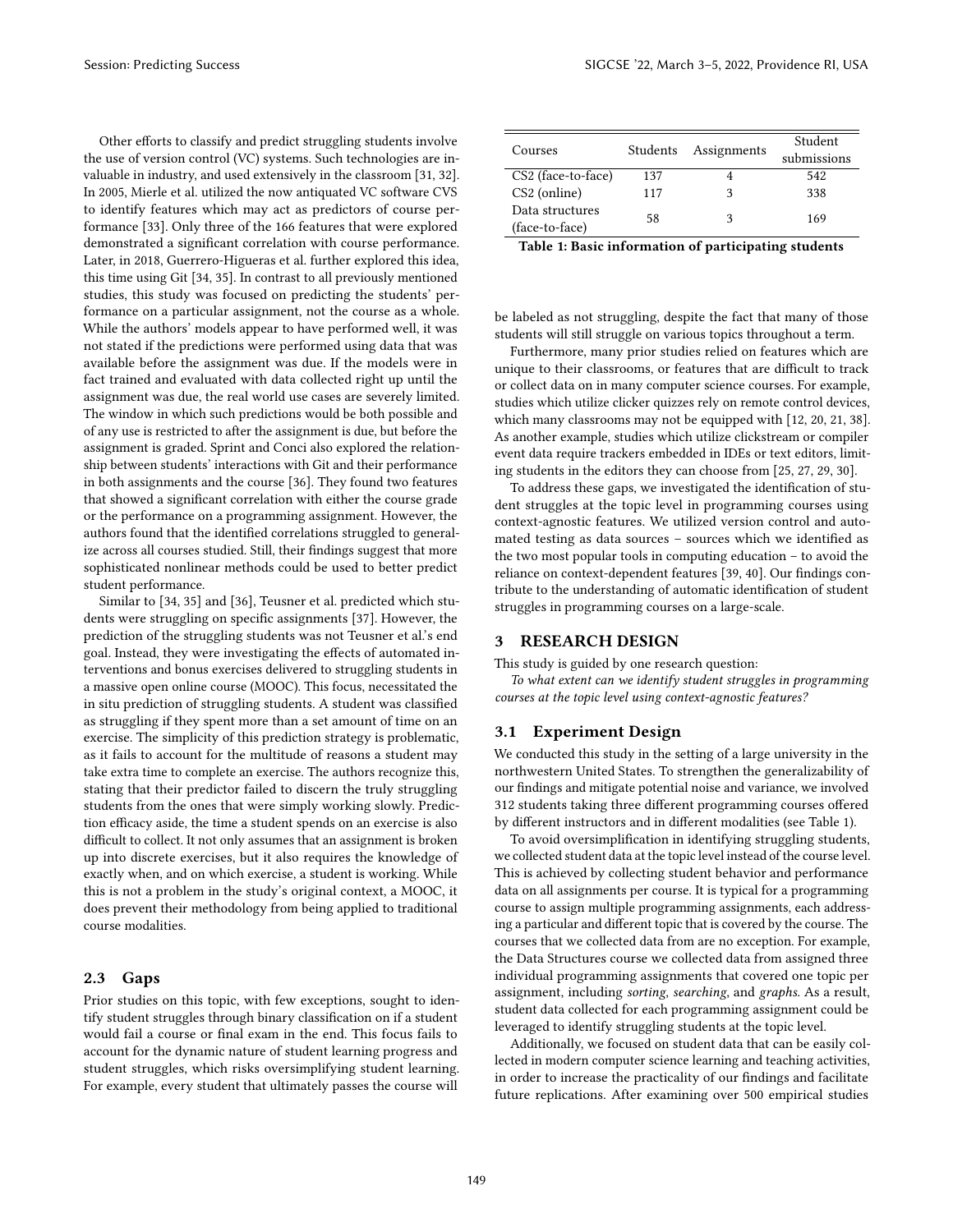<span id="page-3-1"></span>

| CoursePlannerTest > checkTest2 FAILED                           |
|-----------------------------------------------------------------|
| java.lang.AssertionError:                                       |
| This is the test on your check method.                          |
| There are 5 courses.                                            |
| The given prerequisites are $[[1, 0], [2, 0], [3, 1]]$          |
| Is it possible to schedule and take all the given courses?      |
| Expected: is <true></true>                                      |
| but: was <false></false>                                        |
| at org.hamcrest.MatcherAssert.assertThat(MatcherAssert.java:20) |
| at org.junit.Assert.assertThat(Assert.java:956)                 |
| at CoursePlannerTest.checkTest2(CoursePlannerTest.java:74)      |

Figure 1: A sample of automated testing on Travis-CI.

published between 2010 and 2020 in the main publication venues of computing education research $^1$  $^1$  in the past five years, we identified version-control systems and automated testing as the two most popular tools adopted in modern computer science classrooms measured by keyword frequency. Version-control systems and automated testing are widely supported by a range of efficient tools that can be easily adopted by computer science instructors. More importantly, version-control systems and automated testing, in tandem, can provide fine-grained data on student behavior and performance, such as when students worked on an assignment and whether students successfully achieved a series of milestones over a period of time. To ensure that the collected data is agnostic to the course context or students who took the course, we set up the experiments with no extraneous assumptions about the students or course context. We used no survey data (which may be limited by context or demographics) or specialized devices which are in any way unique to the classroom.

Our study adopted Git and GitHub as the version-control system, given their wide popularity in computer science courses and the ease at which data can be collected through GitHub APIs [\[39\]](#page-6-37). We utilized Travis-CI, a continuous integration service, to support automated testing and feedback considering its easy configuration, research-based efficacy in providing automated testing and feedback to students, and its capacity for real-time data collection [\[41\]](#page-6-39). Additionally, Travis-CI also supports data collection through its APIs. To ensure consistency across all classes, we worked with instructors to develop multiple unit tests for each assignment that provide sufficient test coverage. Each test case included feedback that reported the expected and actual outputs from the student's submission when a unit test failed (see Figure [1\)](#page-3-1).

#### 3.2 Data collection and processing

Data was collected from 1049 student submissions on 10 programming assignments from three different courses. For each assignment, a student maintained a separate GitHub repository. While working on an assignment, students periodically committed and pushed their progress to GitHub. Automated testing was performed on each push, and feedback was sent to students through emails, and could also be viewed through the Travis-CI web interface. We collected data on each push and computed the following features accordingly:

- Normalized timestamp: The timestamp of the push expressed as a ratio where 0 is when the assignment was posted and 1 is when the assignment is due.
- Normalized time of day: The time of day expressed as a ratio where 0 is 00:00:00 and 1 is approximately 23:59:59.
- Additions and deletions: The number of lines added and removed.
- Test ratio: The ratio between the number of passed test cases and the number of total test cases.
- Error ratio: The ratio between the number of previous pushes that failed to compile and the number of previous pushes.
- First commit timestamp: The normalized timestamp of the first commit.
- Number of pushes with no progress: The number of pushes the student has made with their test ratio remaining constant or decreasing.
- Highest test ratio: The maximum test ratio that had been achieved thus far by the student.

Whether a student struggles on an assignment (a topic) is the target of our analysis. For the ground truth labels, the natural definition of "struggling on an assignment" is if the student achieves less than a certain percentage on said assignment. However, this definition fails to account for the different standards that students set for themselves. As such, we defined a student as struggling if, by the time the assignment is due, they failed at least one test case – thus, only the students whose code passed every test case were labeled as not struggling. This is supported by Arakawa et al. which found a substantial overlap between our definition of struggling and students that were confirmed to be struggling via testimony [\[42\]](#page-6-40). On average, 20.9% of all students were labeled as struggling across all assignments. In contrast, less than 8% of students failed a course across the three courses.

## 4 RESULTS

# 4.1 Machine Learning Methodology

Due to our data being sequential with differing sequence lengths, most machine learning techniques are unsuitable. Recurrent neural networks are the natural choice since our data is well-ordered. Recurrent neural networks are capable of natively processing sequential data of an arbitrary length. In a typical neural network, each neuron takes the outputs of the previous layer as input and transforms them into a single output. A recurrent neuron, often called a node, does the same, but it also maintains a hidden state called the recurrent or the memory. Most recurrent neuron constructions differ in how they update their memory. The two types of recurrent neural networks that we used in this study are the vanilla recurrent neural network (RNN) and long short term memory network (LSTM). An LSTM node has more fine-grained control over its memory than an RNN and, as a result, has more trainable parameters than an RNN node.

In our preliminary investigations, we experimented with a single node RNN and LSTM, a wide RNN and LSTM each with one layer of three nodes, and a deep RNN and LSTM with multiple layers of multiple nodes. While the single node and wide architectures performed well, the deep architectures tended to overfit, even after applying regularization. The few combinations of hyperparameters

<span id="page-3-0"></span> $^{\rm 1}$  ACM ICER, ACM SIGCSE, ACM ITiCSE, ACM Transactions on Computing Education, and Computer Science Education Journal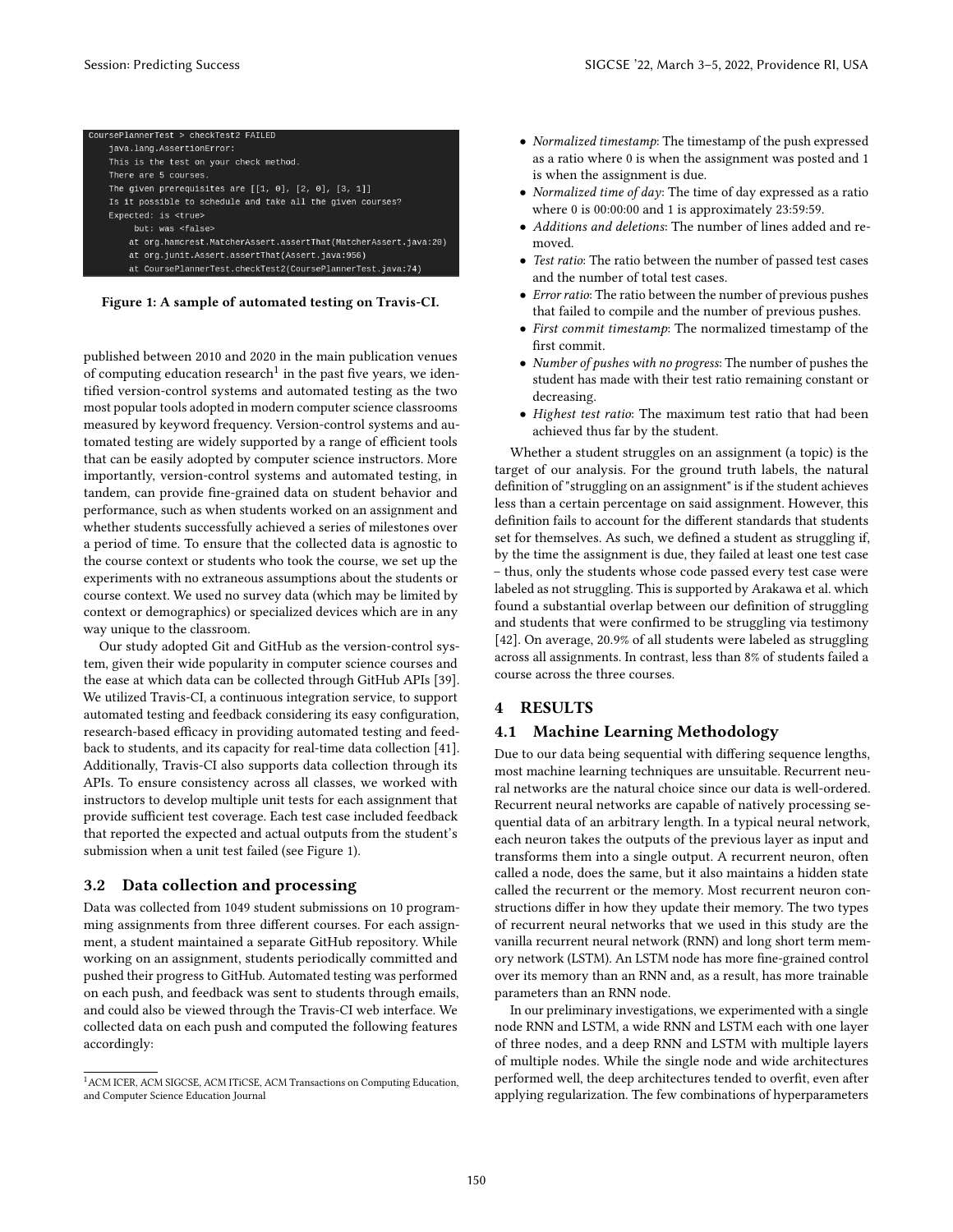<span id="page-4-0"></span>

| Model type     | AUROC | Variance | # of parameters |
|----------------|-------|----------|-----------------|
| <b>RNN</b>     | 0.821 | 0.011    | 13              |
| <b>LSTM</b>    | 0.910 | 0.0021   | 46              |
| Wide RNN       | 0.910 | 0.0034   | 43              |
| Wide LSTM      | 0.922 | 0.0019   | 160             |
| Baseline model | 0.744 | N/A      |                 |

Table 2: Cumulative performance of the various models

that did not result in gross overfitting did not demonstrate appreciable results when compared to the simpler models. Thus, we did not explore the deep architectures further.

To serve as a point of comparison, we constructed a baseline model that does not require pretraining. Given a sequence of commits belonging to a student, the baseline model finds the line of best fit to approximate the test ratio as a function of the normalized timestamp. This approximated function is used to predict at what time the student will achieve a test ratio of 1 corresponding with all tests passing. Thus, the student can be classified as struggling if they are predicted to finish after a predetermined threshold. This threshold can be adjusted as necessary to affect the sensitivity and specificity of the baseline model.

## 4.2 Model Evaluation

To better evaluate our methodology and mitigate potential effects of heterogeneity in our dataset, we utilized 10-fold stratified crossvalidation. Additionally, because our dataset contains a class imbalance, with only 20.9% of students being labeled as struggling, we used the area under the receiver operating characteristic (AUROC) as the metric by which we evaluated models [\[43\]](#page-6-41).

We evaluated each model's cumulative performance by making a series of predictions for every commit sequence in the validation dataset; one prediction for every commit. These predictions along with the ground-truth labels were used to calculate the ROC. This evaluates the performance of the model at making both early and late predictions. The cumulative performance of each model is reported in Table [2.](#page-4-0) Wide LSTM, as our best-performing model, achieved a cumulative AUROC of 0.922 (see Figure [2\)](#page-4-1).

The cumulative performance of a model is useful, but it does not reveal how well a model performs in terms of making accurate early predictions. To achieve this, we presented the model performance comparison in terms of how early a model can accurately identify student struggles in Table [3.](#page-5-1) The best-performing model, wide LSTM, required the data of 2.43 days to achieve a mean AUROC ≥ 0.7 on an assignment that lasted for 14 days. In contrast, the RNN, required the data of 7.72 days while the baseline model only requires the data of 6.3 days to achieve the same efficiency.

To gauge the real-time efficiency of our best-performing model, we filtered the validation dataset to use data prior to various cutoff times (i.e. data within the 50% of the assignment duration). Based on that, we calculated the real-time performance of wide LSTM using the filtered dataset. This result is reported in Figure [3.](#page-4-2) For a more fine-grained analysis of the performance of the models, we plotted all cutoff time-performance pairs, forming a real time

<span id="page-4-1"></span>

<span id="page-4-2"></span>Figure 2: Receiver operating characteristic of the wide LSTM



Figure 3: Real time performance curve of the wide LSTM

performance curve. It is worth noting that wide LSTM achieved stable performance after 25% into the assignment duration time.

## 5 DISCUSSION

All machine learning models substantially outperformed the baseline model in terms of cumulative performance. While the baseline model achieved a cumulative AUROC of 0.744, the best machine learning model, wide LSTM, achieved a cumulative AUROC of 0.922, and the worst, RNN, achieved a cumulative AUROC of 0.821. Despite achieving superior cumulative performance, not every machine learning model performed equally well in terms of how early an accurate struggle identification can be achieved. The best-performing model was the wide LSTM, which only required the data of 2.43 days to achieve a mean AUROC  $\geq$  0.7 on an assignment that lasted for 14 days. In contrast, the RNN, required the data of 7.72 days while the baseline model only requires the data of 6.3 days. These findings support the possibility of building an automated machine learning system that identifies student struggles at the topic level and provides actionable insights for instructors to intervene student learning.

Our study was conducted on a more fine-grained level compared with prior studies  $-$  we investigated the early identification of struggles on the topic level, whereas most prior studies focused on predicting student overall performance [\[8\]](#page-6-6). Although the results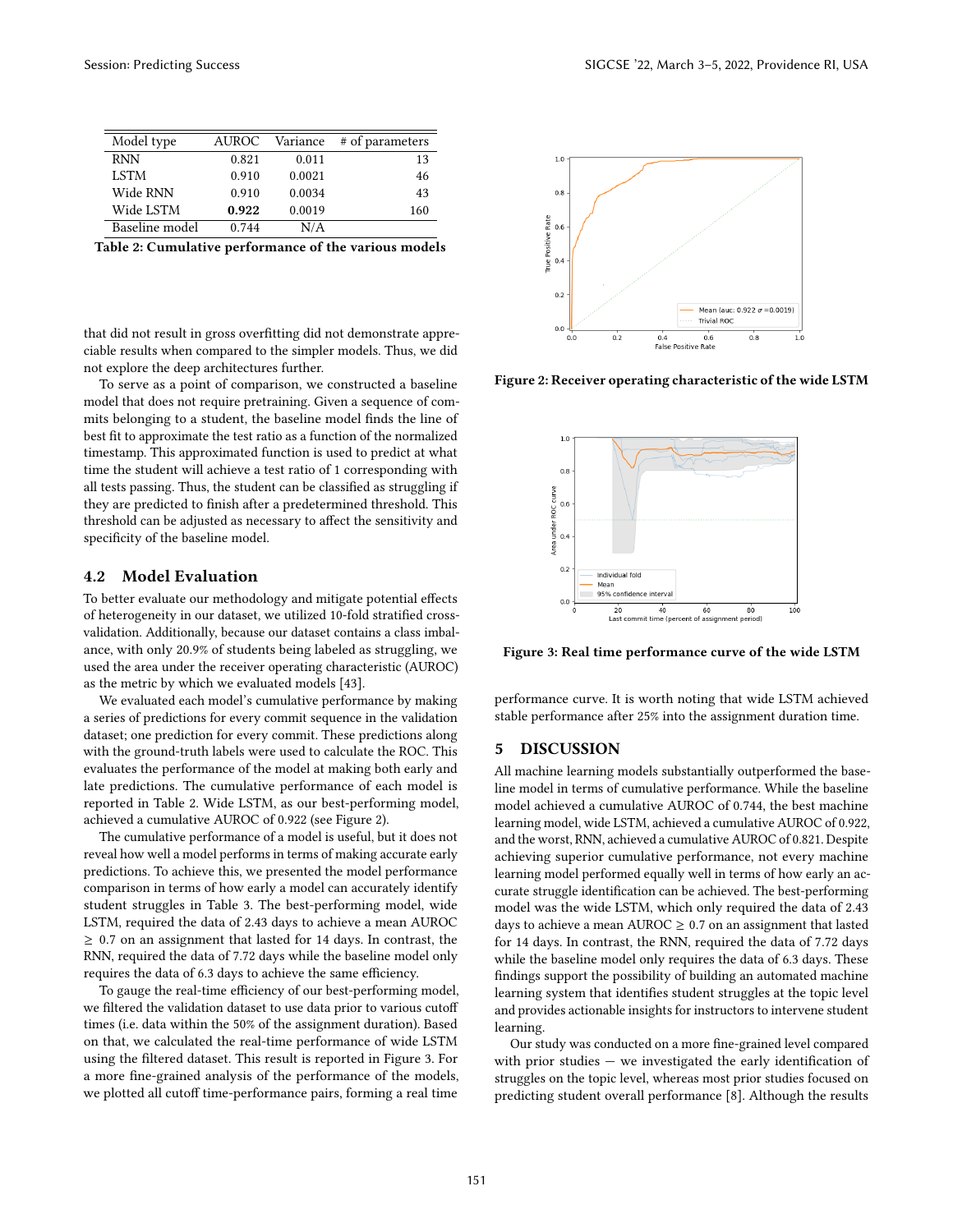<span id="page-5-1"></span>

| Model type     | Mean AUC $\geq 0.7$ |                     | Mean AUC $\geq$ 0.8 AUC lower bound $\geq$ 0.7 AUC lower bound $\geq$ 0.8 |              |
|----------------|---------------------|---------------------|---------------------------------------------------------------------------|--------------|
| <b>RNN</b>     | $7.72$ days         | $14.0 \text{ days}$ |                                                                           |              |
| <b>LSTM</b>    | $3.97$ days         | $6.28$ days         | 8.16 days                                                                 | $11.02$ days |
| Wide RNN       | $3.86$ days         | $4.30 \text{ days}$ | 8.16 days                                                                 | $13.45$ days |
| Wide LSTM      | 2.43 days           | $2.43$ days         | 4.08 days                                                                 | $4.52$ days  |
| Baseline model | 6.3 days            |                     | N/A                                                                       | N/A          |

Table 3: The earliest a model can make a prediction in a 14-day assignment with various AUC constraints

are not directly comparable, our models performed on par with, or better than, many models constructed to predict overall student success or failures if the same metrics are being used. Machine learning models constructed to predict student overall performance generally have an accuracy rate between 70% and 90%. For instance, one study conducted by Castro-Wunsch et al. achieved an accuracy of 85.29% (after bias correction) when predicting which students would fail a course [\[30\]](#page-6-28). When the models are restricted to data from the first 40% of the term, the accuracy drops to 72.90%. While their results are not directly comparable to ours, the wide LSTM achieved an AUROC of 0.7 (analogous to 70% accuracy) within the first 30% of an assignment duration.

More importantly, training efficient models that identify struggling students may not require features specific to courses, context, or student demographics. Many prior studies relied on features that are specific to their contexts or student bodies, utilized surveys and quizzes to understand student prior programming experience, or retrieved student information from the institutions [\[8,](#page-6-6) [12,](#page-6-9) [25,](#page-6-23) [26,](#page-6-24) [44\]](#page-6-42). These methods may contribute to training a very performant machine learning model, but also pose serious challenges to replications as well as automating the identification of struggling students, considering the amount of manual labor required for these methods. In contrast, our findings revealed that efficient models can be developed and trained without such data. The data that was collected in this study came from version-control (GitHub) and automated testing (Travis-CI) software that are widely popular in computer science courses [\[39,](#page-6-37) [40\]](#page-6-38). Both data sources support automatic data collection through their APIs. The design as such can lower the barriers and costs associated with future replication studies on this topic, and highlights the viability of building a fully automated system that identifies student struggles.

Additionally, our findings demonstrated that it is possible to build efficient machine learning models that identify student struggles at the topic level based on the data collected in just a few days, regardless of the topic, course, or students. In addition to the implication of fully automated systems that specialize in early struggle identification, this finding also has implications for educators in terms of how to help students proactively in a large-scale computer science course. The conventional approach to help students in need is to hire capable teaching assistants and set up as many office hours as possible. However, there is abundant research showing that students who need help the most are reluctant to seek help [\[1,](#page-5-0) [2\]](#page-6-1). If instructors can be equipped with a system that automatically identifies struggling students, they might be able to mobilize teaching assistants to intervene on student learning struggles with more guided information on when and where the struggles might

happen. This will have substantial positive impact on failure and dropout rate of programming courses [\[37\]](#page-6-35).

## 6 LIMITATIONS

The most substantial limitation of our study is the size and composition of our dataset. The size of our data is relatively small, given just over one thousand submissions and five thousand commits. All data was collected from a single institution. The extent to which our results can be effectively replicated in other contexts requires further investigation. A significantly larger dataset from multiple institutions can potentially enable more experiments, resulting in models with better performance. If possible, future studies should consider collecting data at the topic level from different higher education institutions.

Additionally, the replication of the data pipeline of our approach requires the use of version-control tools. Despite the wide popularity of version-control tools (e.g., Git) in many programming courses, not every programming course has adopted such tools. When the learning of programming has to happen at the same time as the learning of how to version-control code in the same course, it may lead to cognitive overload for some students. If a student misunderstands version-control, they might commit and push the code too frequently or not at all. In such a scenario, the efficiency of the model to identify student struggles could be negatively affected. Future studies may study the extent to which the noise in data can impact the data collection and model construction.

## 7 CONCLUSIONS

This study investigated the feasibility of identifying student struggles at the topic level using context-agnostic features that can be collected automatically in large-scale programming courses. Our results have shown that it is possible to identify struggling students at a more fine-grained level within a short period of time. Our results contribute new insights into automatic identification of student struggles at the topic level on a large scale, which can be used to guide meaningful interventions on student learning, as well as building software that connects to popular tools in programming courses and automating student struggle identification in computer science courses.

## **REFERENCES**

<span id="page-5-0"></span>[1] David H Smith IV, Qiang Hao, Vanessa Dennen, Michail Tsikerdekis, Bradly Barnes, Lilu Martin, and Nathan Tresham. Towards understanding online question & answer interactions and their effects on student performance in large-scale stem classes. International Journal of Educational Technology in Higher Education, 17(1):1–15, 2020.